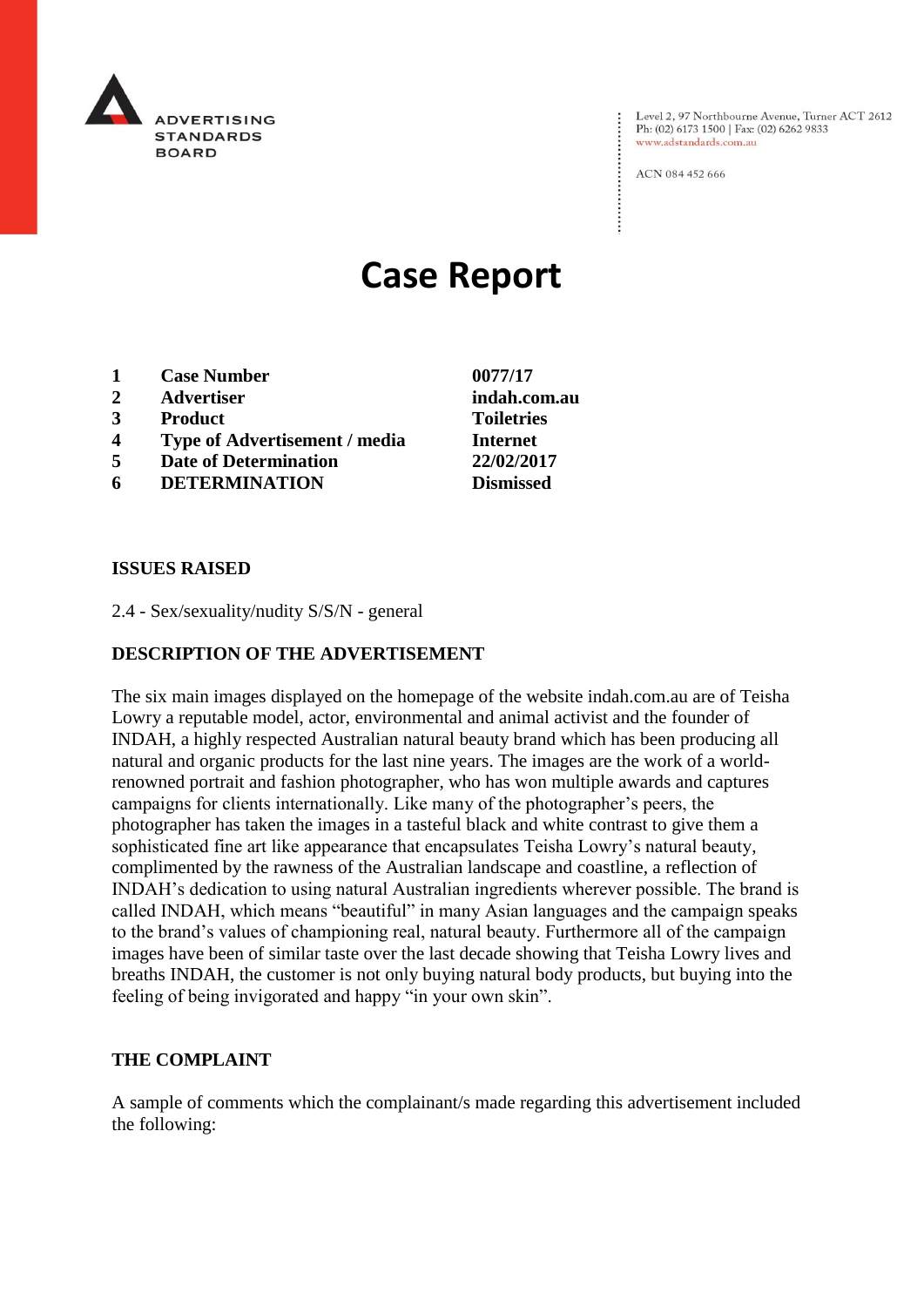*As soon as you enter the site and scroll down, you see multiple photos of the founder in the nude, this is not a sex site or pornography so this company should be reported and fined immediately! It is very offensive. Company should be notified to remove it, it is disgusting and inappropriate! See above, me and my family were shocked! 100% nudity for a skincare company is outrageous.*

## **THE ADVERTISER'S RESPONSE**

Comments which the advertiser made in response to the complainant/s regarding this advertisement include the following:

*We have received and acknowledge the following comments from the complainant in relation to the AANA Code of Ethics ("the Code"), specifically the issue raised to date · 2.4 - Sex, sexuality and nudity.*

*In regards to the concerns of the complainant in relation to The Code 2.4 Sex, sexuality and nudity, they are correct in saying that "this is not a sex site or pornography" and it was never the objective of the owner, nor in the mindset of the brand's philosophy to create images reflective of such a business. The images incorporate the owner's body who has been a professional model and actor for the last 20 years in poses deliberately designed to protect her modesty, her private areas are not visible in a single image and her breasts are predominantly covered by the shape of her hunching inwards to only expose the silhouettes and outlines of her physique. Furthermore, none of the images are of her looking into the camera with a seductive "sexualised" look diminishing any*

*reason for people to presume the owner is selling "sex" or "pornographic" images or services. We respect that the complainant is upset, but is there cause for our small business, not "company" to be "reported and fined immediately!". We are a staff of 1-3 people, the business is not a large corporate beauty brand, which has the marketing budget to be advertised in front of millions of*

*people, therefore the usage of these images is currently limited to the INDAH website and social media. The complainant has called the brand "cheap porn," however the vast majority of our target audience are adult women, and the majority of these women are supportive of the owner's images as previous positive comments on the INDAH social media platforms shows. Not once have the*

*images been seen in men's magazines, pornographic magazines, or marketed in a sexualized nature on any other website or marketing platforms such as billboards. They are beautiful images of a women who is proud of her natural beauty and there is nothing negative about that. Rather we argue that the images endorse confidence and encourage a celebration of natural feminine*

*beauty.*

*In regards to the comment made by the complainant "me and my family were shocked!" We argue that, as previously mentioned, our target audience is not children, which as highlighted in the AANA Code Of Ethics 'Definitions and Interpretation,' is "Children means persons 14 years old or younger and Child means a person 14 years old or younger". Our products are made to appeal to*

*adult women and the images are not being displayed on a billboard next to a school or in*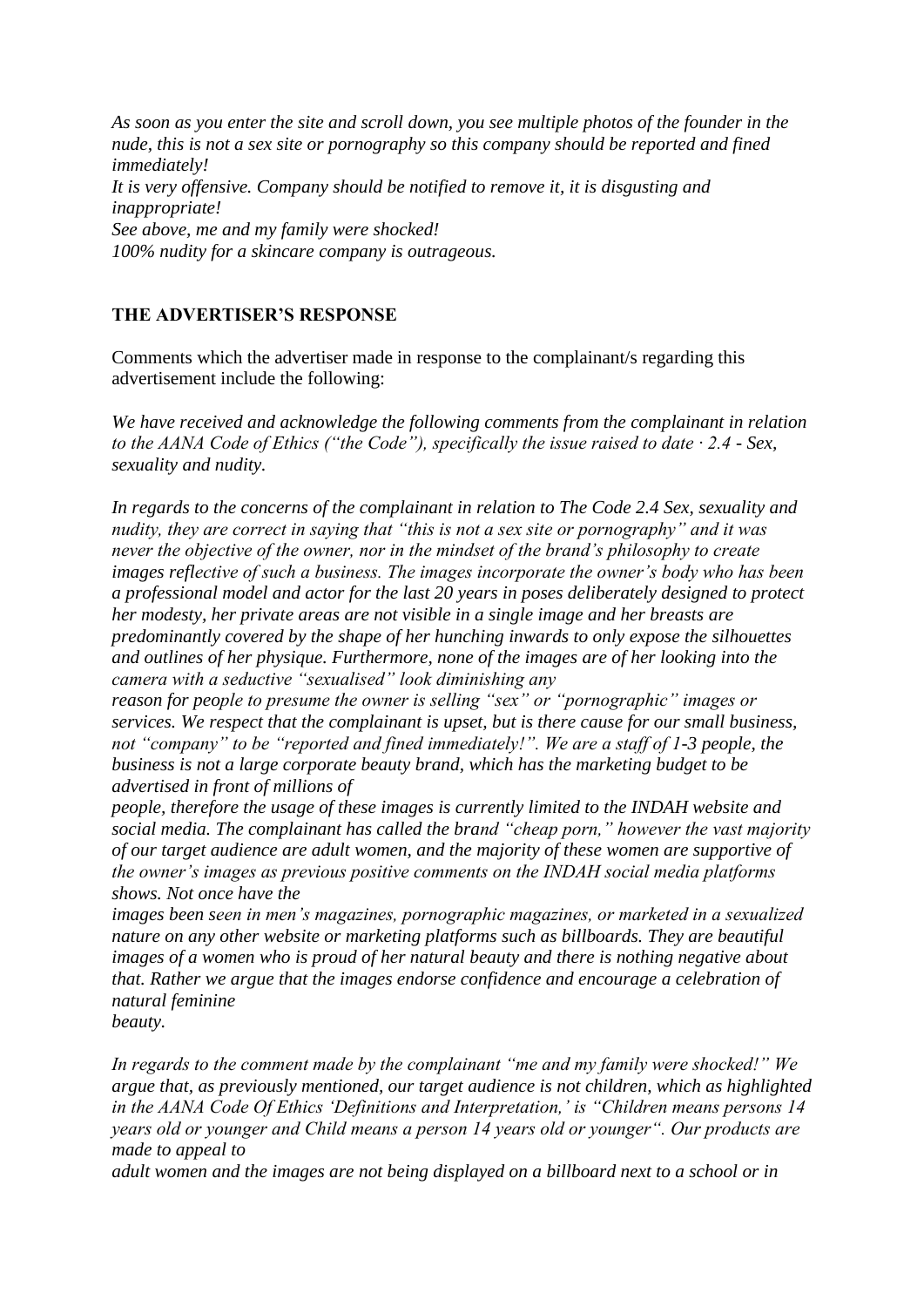*shopping centres. The campaign is only advertised on the indah.com.au website and social media which most customers are attracted to by word-of-mouth. Furthermore an examination of the INDAH social media platforms and other public forums will demonstrate that no marketing materials produced*

*by the brand are designed to attract children to the brand, they are targeted at mature women with a passion for natural beauty, health and wellbeing. The brand's public relations strategy also primarily focuses on women's health, fitness and lifestyle magazines, written for mature women.*

*With regards to the comment written by the complainant "100% nudity for a skincare company is outrages!!!!!!!!!!" A lot of natural skincare companies use similar tactics in their marketing campaigns such as supermodel "Miranda Kerr" with her organic skincare brand "Kora". A Google search for "Miranda Kerr Kora" will return images including tasteful black and white photographs of Miranda on a beach, in the shower, laying down on a floor naked with her poses covering her genitalia and breasts. This can also be seen with model "Jessica Hart" who has a natural cosmetics brands called "Luma Cosmetics." There are images of her wearing a see-through top on the Luma website. Similar examples of other Australian models with beauty brands are "Lara Worthington (Bingle)" who has recently launched a cosmetic and tanning brand called "The Base" and she also appears topless on her website and in other forms of advertising for her brand. Yet another example is "Jennifer Hawkins" who has appeared many times as herself on behalf of her tanning brand "J Bronze". Images of her nude and in seductive poses have appeared on the brand's website, on posters, magazine covers and in men's magazines. And most recently, Australian model, "Cheyenne Tozzi" was photographed naked in an international campaign for "Jergens" skincare, these images were broadcasted on huge billboards across the country which would have mostly likely been seen by millions of children. However, these are not degrading remarks, these are all beautiful, strong and powerful women who are not only the spokesperson for their own brands, but they are also humanitarians, mothers, entrepreneurs and strong and confident women who have very successful careers, and yet the complainant has chosen Teisha Lowry and indah.com.au to complain about. These images all support the 'trend' of this this style of imagery in the beauty industry defying the complainant's comments that it is outrageous usage of nudity. The views of Teisha Lowry and therefore, INDAH are that women should be supporting each other with their vision and their goals rather than complaining and putting other women down with comments such as "disgusting" and "cheap porn." Please see Schedule A, B, C, D and E for your convenient reference of the advertising campaigns mentioned.*

*In conclusion we do not believe that the INDAH campaign images are in breach of the AANA Code of Ethics ("the Code") section 2.4 - Sex, sexuality and nudity as precautions have been take through the style of the imagery to ensure modesty and sensitivity and they are not overly sexualised images. Furthermore this campaign nor any other marketing or PR materials used by the brand are directly*

*targeted at children protecting potentially sensitive audiences. Finally, it is not exploitative or degrading of any individual or group and INDAH's competitor's choices to use similar marketing tactics support the relevance of the nudity in the campaign as acceptable industry practice for the beauty industry.*

#### **THE DETERMINATION**

The Advertising Standards Board ("Board") considered whether this advertisement breaches Section 2 of the Advertiser Code of Ethics (the "Code").